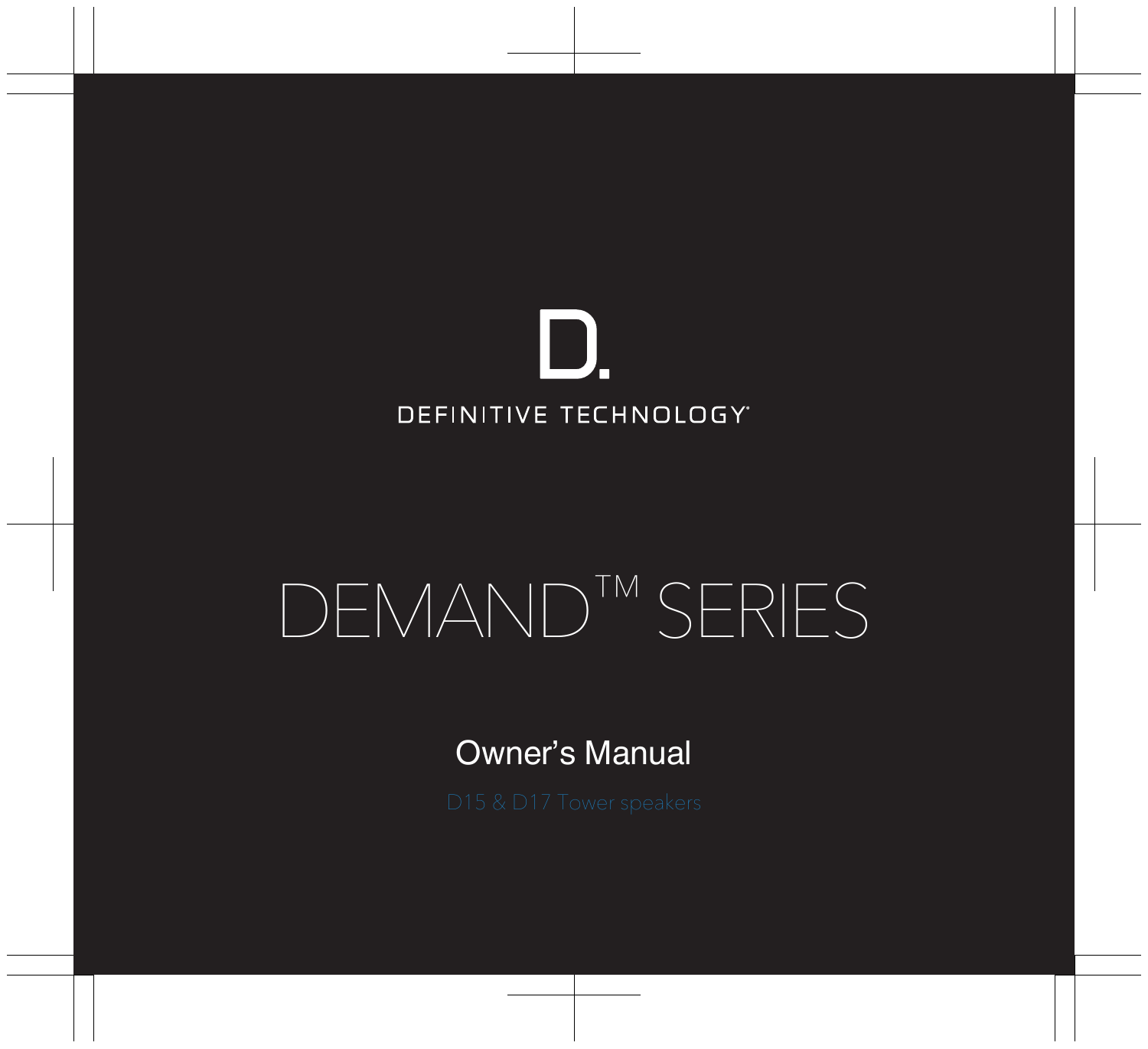## DEFINITIVE TECHNOLOGY

### WHAT OBSESSION SOUNDS LIKE™

Thank you for choosing the Definitive Technology Demand Series tower speakers. The Definitive Technology Demand Series high-performance tower speakers deliver full-range, room-filling sound and precise imaging in a modern, elegant styling. The Demand Series offers the most cutting-edge audio technologies, including a Balanced Double Surround System (BDSS) high output mid-bass drivers, a Linear Response Waveguide, dual side-firing bass radiators, carbon fiber woofers, and annealed aluminum dome tweeters with our 20/20 ware alignment lens and laterally offset tweeters.

Our engineers have spent many years developing this product. In order to ensure that you experience the finest performance possible-one we've continued to perfect since 1990-we encourage you to take a moment to fully read this owner's manual and familiarize yourself with the proper installation and set-up procedures for your Demand Series tower speakers.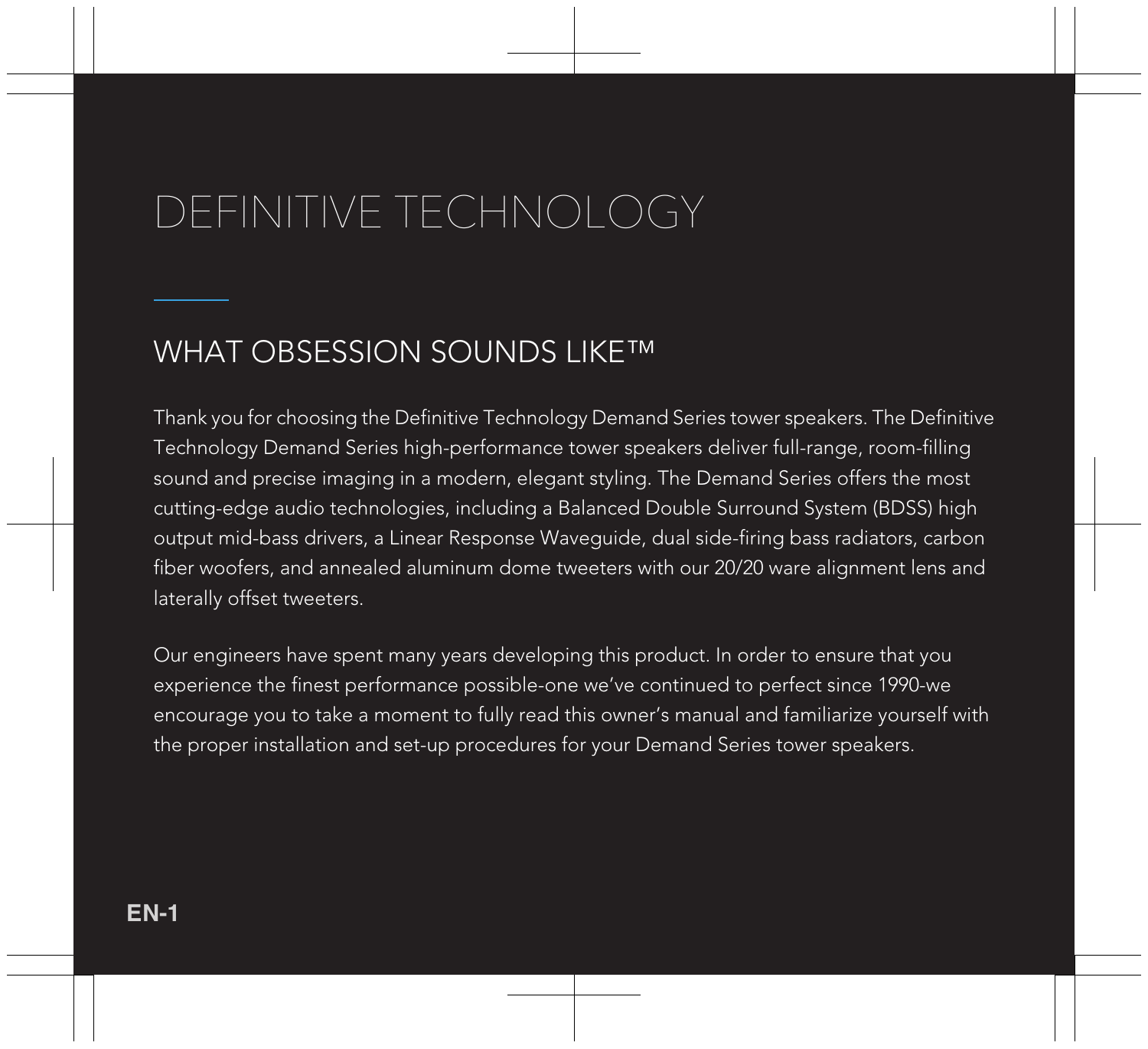

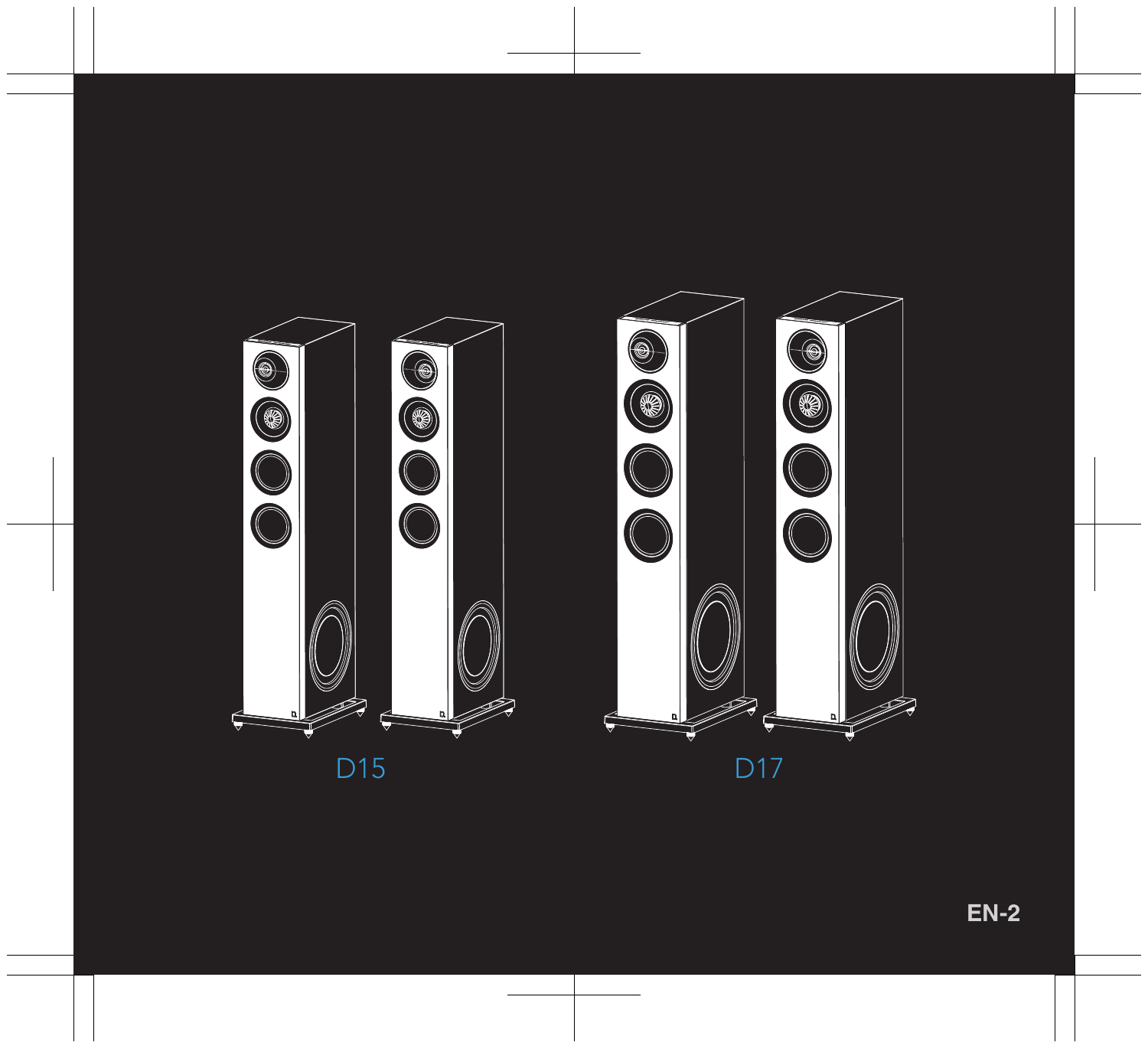## Safety Instructions

#### SAFETY PRECAUTIONS



#### CAUTION:

TO REDUCE THE RISK OF ELECTRIC SHOCK, DO NOT REMOVE COVER (OR BACK). NO USER-SERVICEABLE PARTS INSIDE. REFER SERVICING TO OUALIFIED SERVICE PERSONNEL.



The lightning flash with arrowhead symbol, within an equilateral triangle, is intended to alert the user to the presence of uninsulated "dangerous voltage" within the product's enclosure that may be of sufficient magnitude to constitute a risk of electric shock to persons.



The exclamation point within an equilateral triangle is intended to alert the user to the presence of important operating and maintenance (servicing) instructions in the literature accompanying the appliance.

#### WARNING:

TO REDUCE THE RISK OF FIRE OR ELECTRIC SHOCK, DO NOT EXPOSE THIS APPLIANCE TO RAIN OR MOISTURE.

#### IMPORTANT SAFETY INSTRUCTIONS

- 1. Read these instructions.
- 2. Keep these instructions.
- 3. Heed all warnings.

been dropped.

- 4. Follow all instructions.
- 5. Do not use this apparatus near water.
- 6. Clean only with dry cloth.
- 7. Do not block any ventilation openings. Install in accordance with the manufacturer's instructions.
- 8. Do not install near any heat sources such as radiators, heat registers, stoves, or other apparatus (including amplifiers) that produce heat.
- 9. Only use attachments/accessories specified by the manufacturer.
- 10. Use only with the cart, stand, tripod, bracket, or table specified by the manufacturer, or sold with the apparatus. When a cart is used, use caution when moving the cart/apparatus combination to avoid injury from tip-over.



11. Refer all servicing to qualified service personnel. Servicing is required when the apparatus has been damaged in any way, such as power supply cord or plug is damaged, liquid has been spilled or objects have fallen into the apparatus, the apparatus has been exposed to rain or moisture, does not operate normally, or has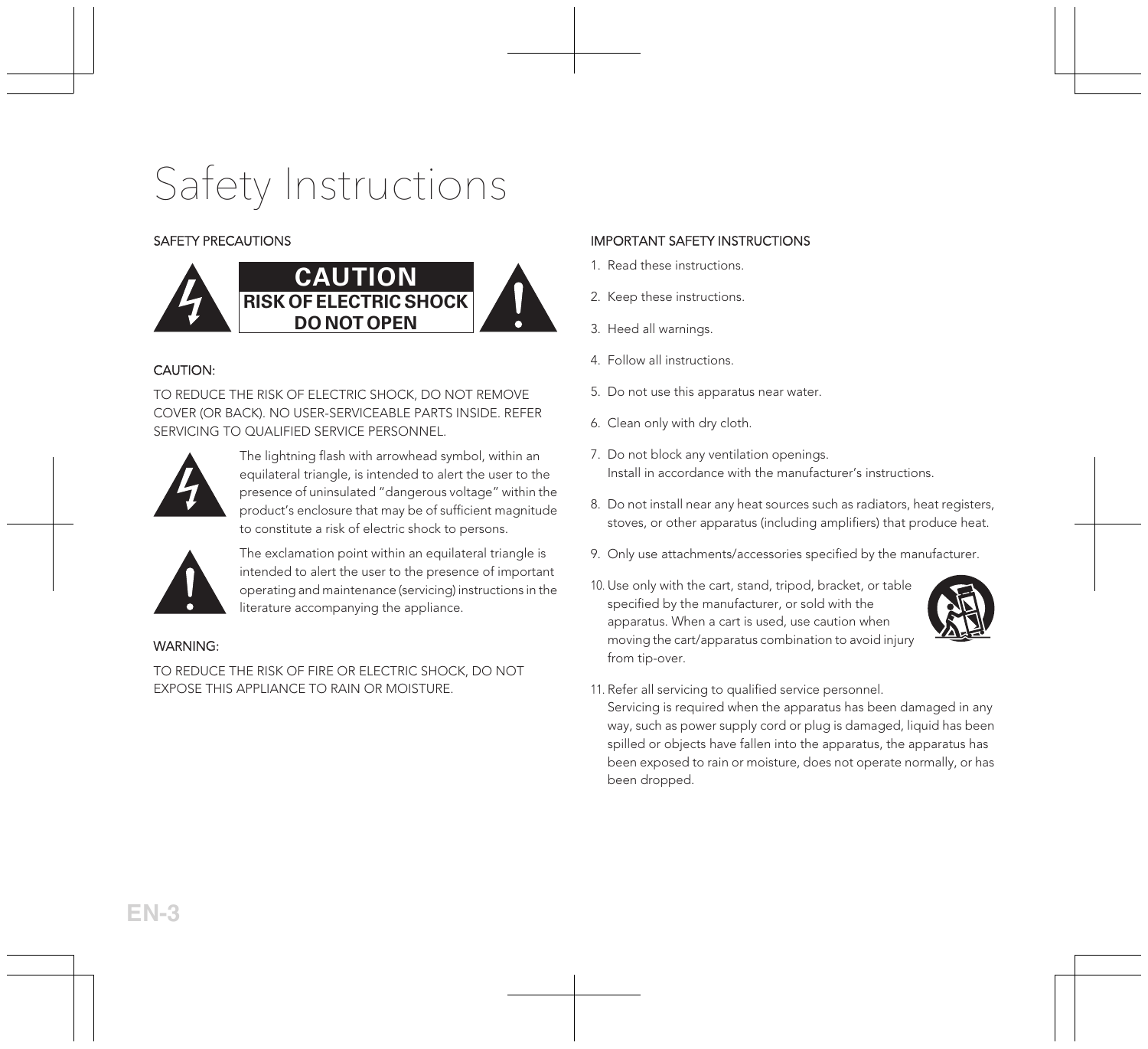#### NOTES ON USE

#### **WARNINGS**

- ∙ Avoid high temperatures. Allow for sufficient heat dispersion when installed in a rack.
- ∙ Keep the unit free from moisture, water, and dust.
- ∙ Do not obstruct the ventilation holes.
- ∙ Do not let foreign objects into the unit.
- ∙ Do not let insecticides, benzene, and thinner come in contact with the unit.
- ∙ Never disassemble or modify the unit in any way.
- ∙ Ventilation should not be impeded by covering the ventilation openings with items, such as newspapers, tablecloths or curtains.
- ∙ Naked flame sources such as lighted candles should not be placed on the unit.
- ∙ Do not expose the unit to dripping or splashing fluids.
- ∙ Do not place objects filled with liquids, such as vases, on the unit.

#### A NOTE ABOUT RECYCLING:

This product's packaging materials are recyclable and can be reused. Please dispose of any materials in accordance with the local recycling regulations.

When discarding the unit, comply with local rules or regulations.

#### EU Declaration of Conformity

Hereby, [Sound United, LLC] declares that our product is in compliance with following EU/EC Directives. The full text of the EU declaration of conformity is available at the following internet address:

<EU/EC Directives>

RoHS: 2011/65/EU, and amendment directive (EU) 2015/863

Sound United, LLC

1 Viper Way Vista, CA 92081 USA

EU contact : Sound United Europe, A division of D&M Europe B.V. Beemdstraat 11, 5653 MA Eindhoven, The Netherlands

EU declaration of conformity URL: <https://www.definitivetechnology.com/declarations-of-conformity>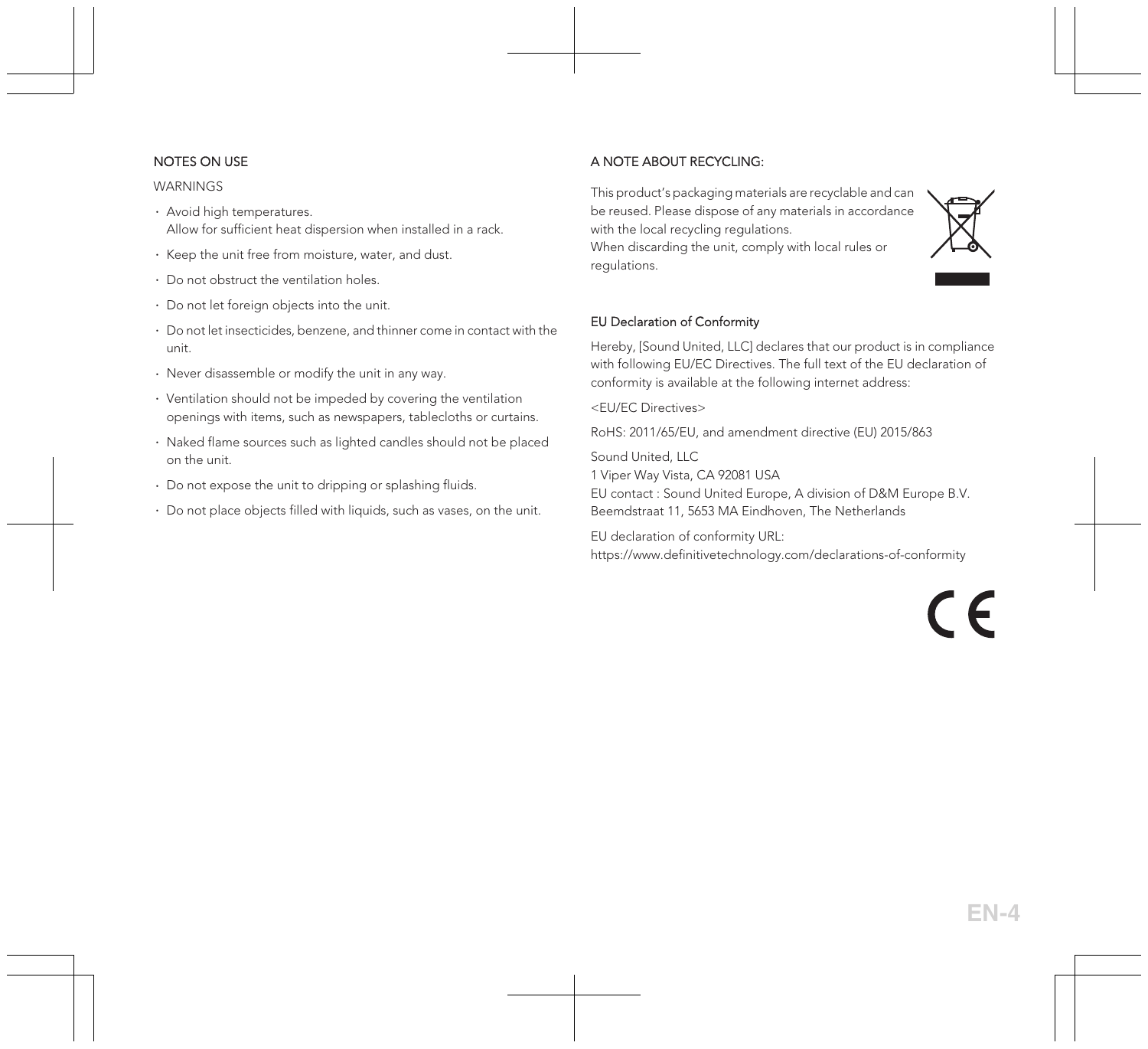## We're delighted that you're part of our Definitive Technology family.

Please take a few minutes to register your product\* so we have a complete record of your purchase. Doing so helps us serve you the best we can now and in the future. It also lets us contact you for any service or warranty alerts (if required).

Register here: <http://www.definitivetechnology.com/product-registration>

Note: the data we gather during online registration is never sold or distributed to third parties.

\* Serial number can be found at the back of the manual

#### STAY VIGILANT ON ALL THINGS DEFINITIVE TECHNOLOGY

**A** @DefinitiveTech **@** @DefinitiveTech @ @definitivetechnology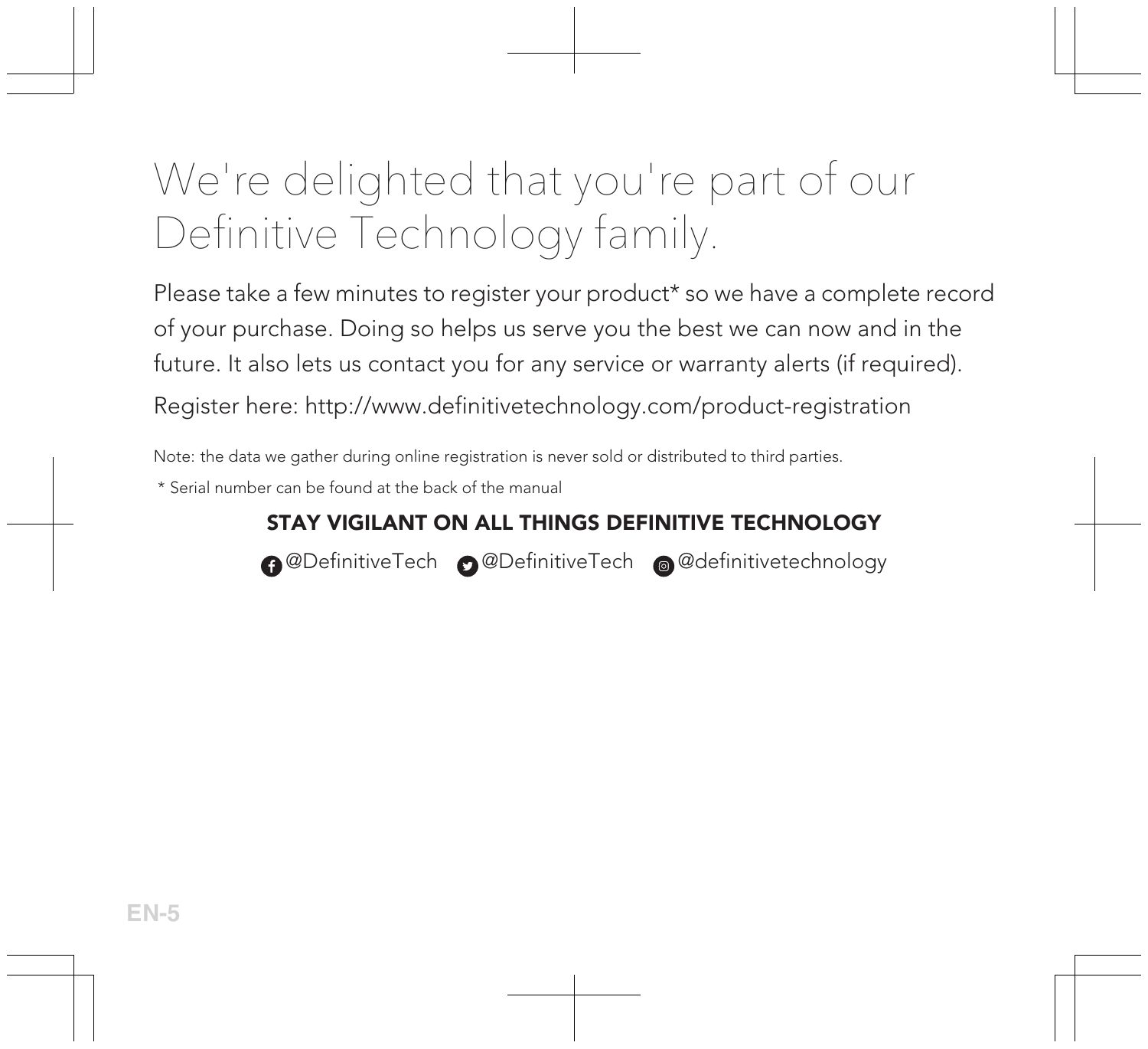### Unpacking Your Demand Series Speakers

Please unpack your system carefully. We recommend saving all cartons and packing materials in case you move or need to ship your system.

Your serial number can be found in this booklet and on the speaker itself, on the input cup. Each loudspeaker leaves our factory in perfect condition. Any visible or concealed damage most likely occurred in handling after it left our factory. If you discover any shipping damage, please report this to your Definitive Technology dealer or the company that delivered your loudspeakers.

### What's in the box:

- ∙ 1 pair of Demand Series speakers with magnetic grilles
- ∙ Accessory box
	- ∙ Owner's Manual
	- ∙ Aluminum stabilizer base
	- ∙ 4 x carpet spikes
	- ∙ 4 x hard floor glide
	- ∙ 4 x Lock ring
	- ∙ 4 x Screws
	- ∙ Cleaning Cloth

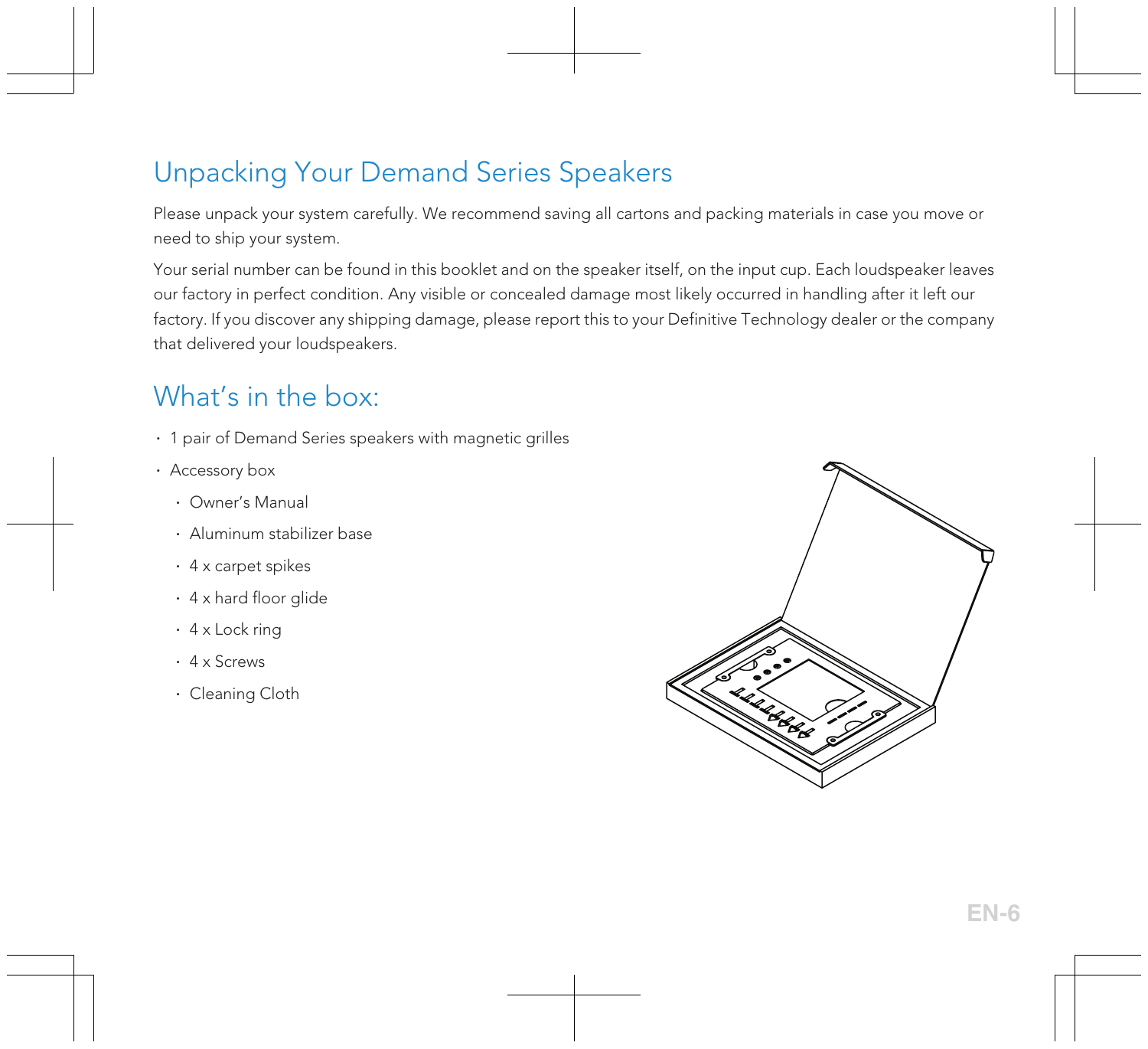#### Positioning the Speakers in Your Room





Your Demand Series speakers are very flexible in terms of positioning, however each pair of speakers is designed with dedicated left and right speakers. Position the pair so that the tweeters are on the outside, as pictured here. To optimize their performance, please follow these simple quidelines. Although the following recommendations will usually yield the best results, all rooms and listening setups are different, so do not be afraid to experiment with the speaker placement. Whatever sounds best to you is likely correct.

We recommend setting up the speakers and listening position in an equilateral triangle as illustrated in Figure. You will also get good results if the listeners are a bit farther away. For example, if line A and C are each 10' long then line B could be between 7' and 10' wide. Toeing the speakers in slightly, toward your listening area will also provide a stronger center image. Feel free to contact Definitive Technology for additional guidance or questions about speaker placement.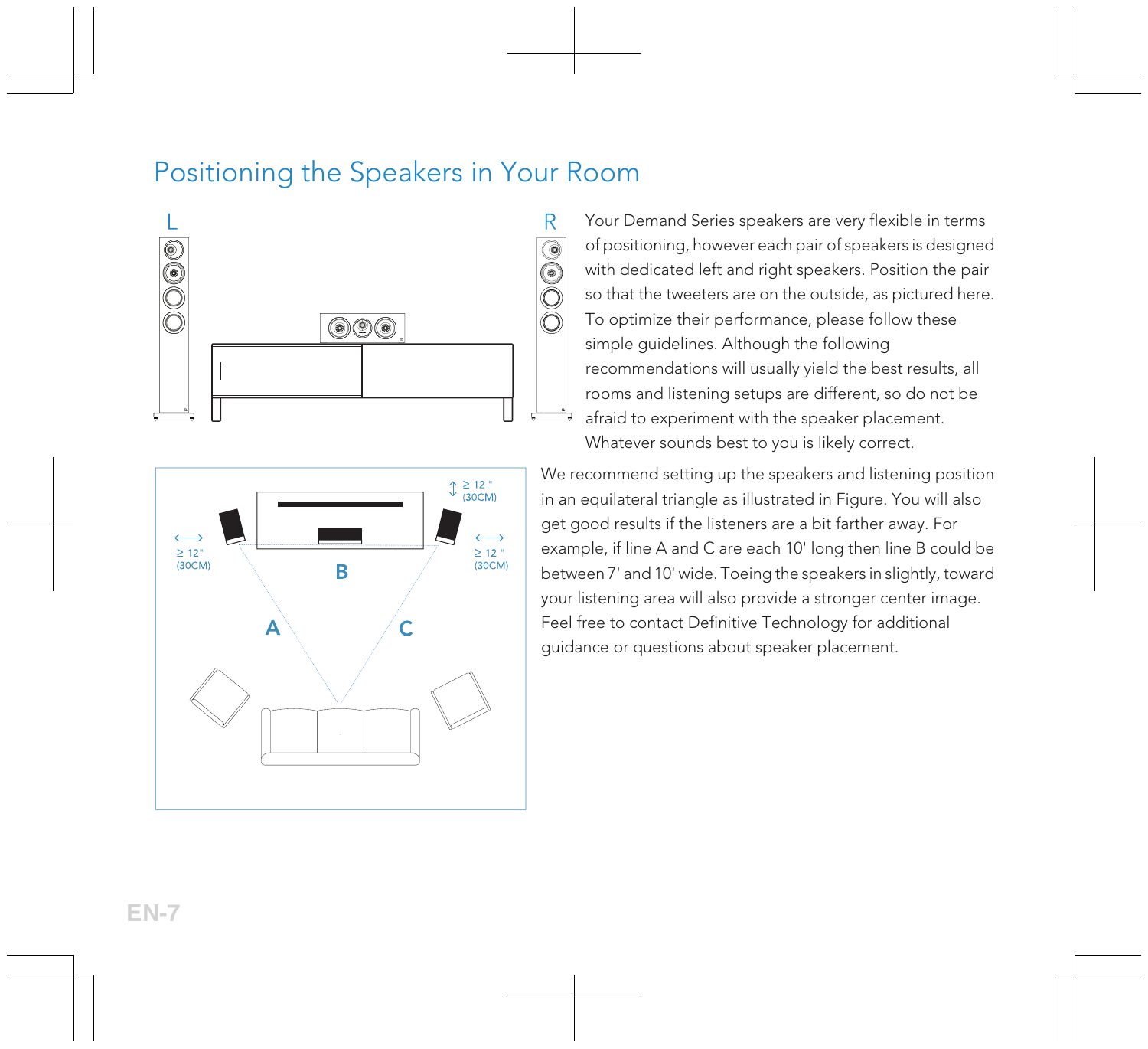### 5.1 Home Theater Configuration



Five Demand Series speakers will make an astounding 5.1 home theater. When used as left and right surrounds, locate the speakers behind the main listening position. If you use the towers as left and right rear surrounds, position them wide apart if possible. (for instance, if there is a couch in the center of the rear wall, position the speakers wider apart than the couch). Definitive Technology also offers a center channel (Demand D5c) and surround loudspeakers (Demand D7/9/11), any of which will blend with your Demand Series front stage.

Note: When using Demand Series as rear speakers position the speakers so that the tweeters are on the outside, closest to the outside walls.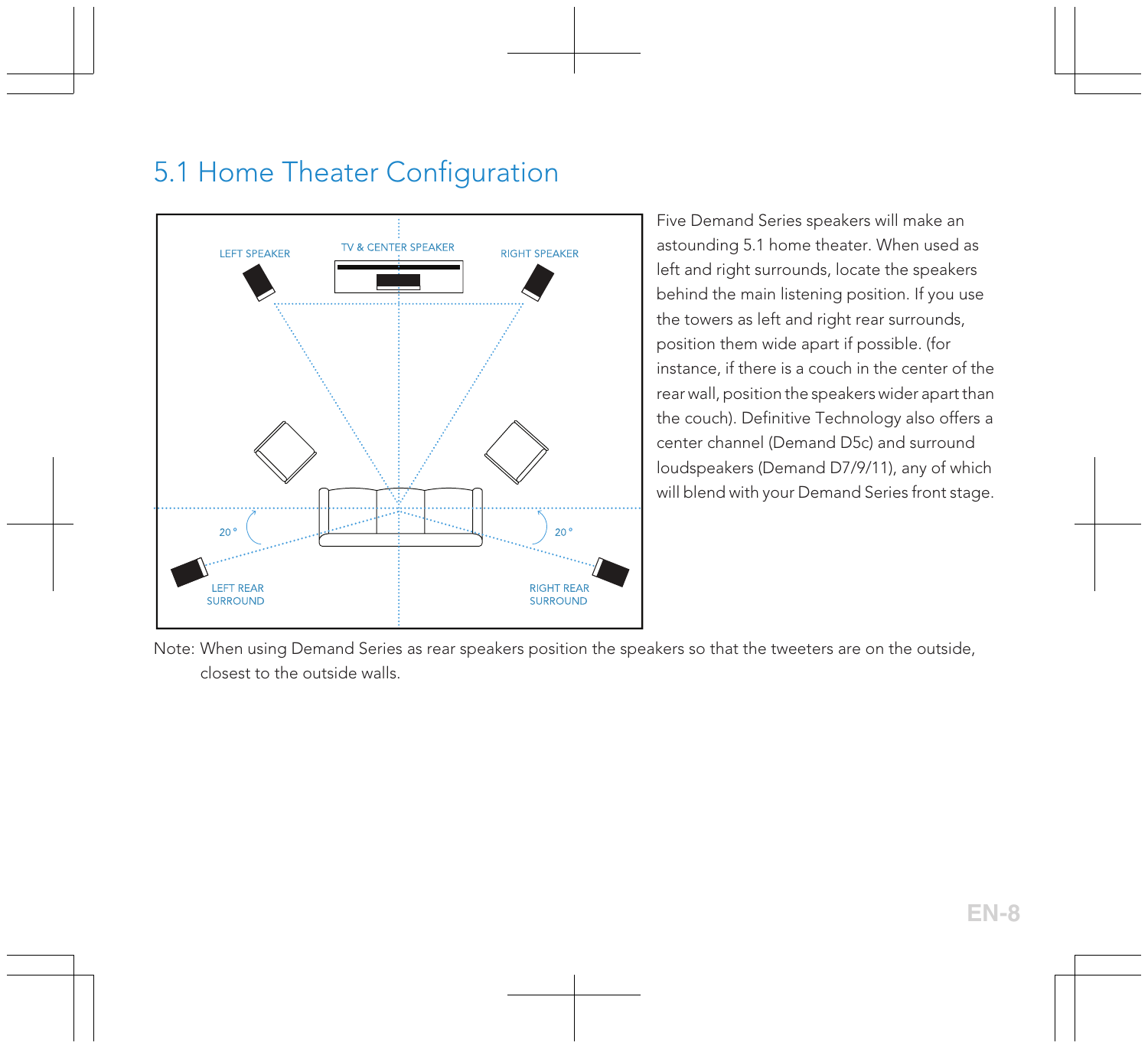### Room Acoustics

Ideally, the speakers should be placed one to two feet from room boundaries, such as large pieces of furniture, walls and especially corners. Placing a speaker closer to room boundaries increases bass, but may result in a "boomy" or bass-heavy sound and degradation of stereo imaging. Try varying the speaker's distance from the rear walls, side walls, and corners until the best balance between low frequency extension and clarity is achieved. If you cannot get the speakers at least one foot from the room boundary, treat the adjacent room boundaries with absorbing or diffusing material to improve performance.

### Adding an External Subwoofer to your Demand Series Towers

Although the Demand Series delivers superb low frequency response, some listeners go for the ultimate performance and add an additional powered subwoofer to their system. If you choose to do so, we strongly suggest using the Supercube8000 [\(https://www.definitivetechnology.com/products/supercube-8000](https://www.definitivetechnology.com/products/supercube-8000)) in order to achieve the highest level of sound quality possible. This should be driven with an RCA low-level cable connected to the subwoofer output of your receiver or processor. Your receiver's Speaker configuration should be set to "Small" for the front left and right speakers and select "Yes" for a Subwoofer.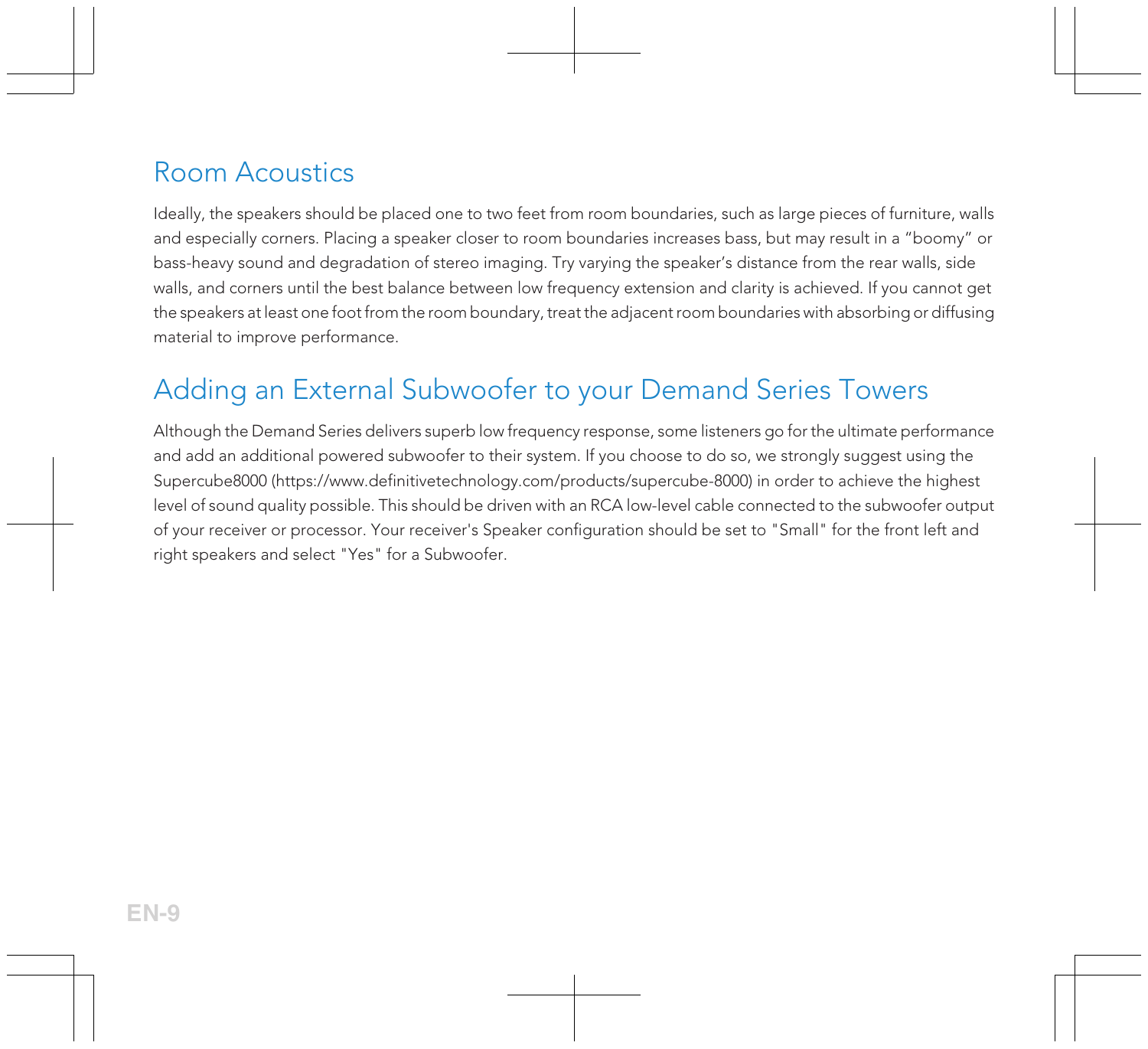### Connecting Your Loudspeakers





- STRIP 1/4" (6MM) WIRE 1. IDENTIFY MARKINGS ON WIRE AND ASSIGN +/-
	- 2. APPLY BANANA PLUGS OR SPADES AT THIS POINT IF APPLICABLE



- 1. UNSCREW A SET OF BINDING POSTS AND INSERT THE BARE WIRE INTO THE CENTER HOLE
- 2. TIGHTEN UNTIL SECURE



ENSURE PROPER POLARITY BETWEEN THE AMPLIFIER AND SPEAKER BY CONNECTING + TO + AND - TO - TERMINALS

**EN-10**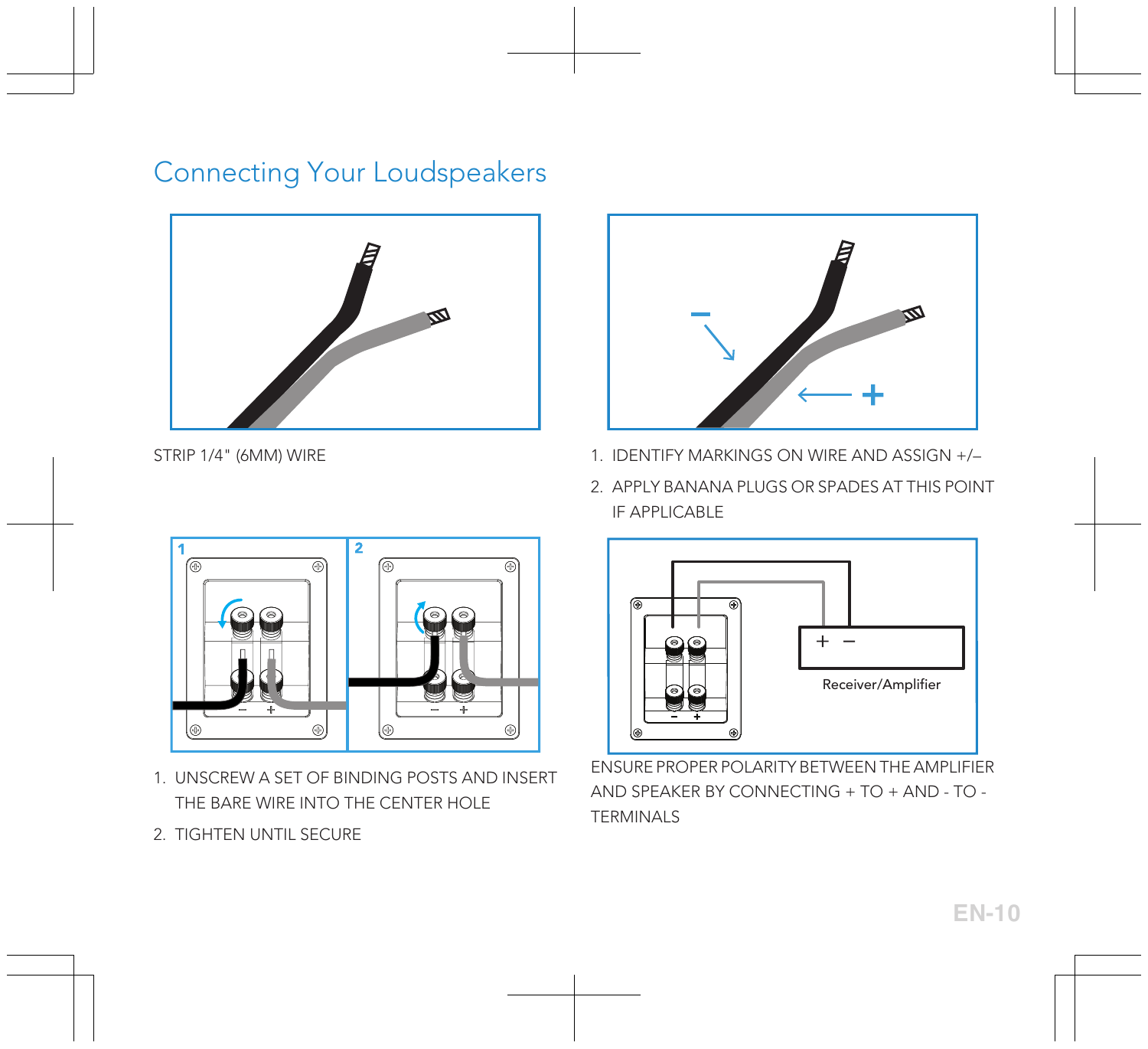### Bi-Wiring & Bi-Amping

If you decide to bi-wire or bi-amp, you must remove the flat metal jumpers between terminal posts. Failure to do this could result in damage to your amplifier and loudspeakers.



Bi-wiring, or using separate speaker wire connections for high and low frequency sections.

Bi-wiring can provide noticeable improvements in the overall transparency of your loudspeakers by running separate speaker wires to further enhance its low and high frequencies. After removing the jumpers, connect one set of speaker wires to the upper binding post terminals on each speaker and one set of (usually heavier gauge) wires to the lower binding post terminals. Connect the other ends of both wire sets to the corresponding amplifier outputs.



Bi-amping, or using separate amplifiers for the low and high frequency sections of your speakers.

Bi-amping allows you to use separate amplifiers for the high and low frequency sections of your loudspeaker for greater dynamic range and lower distortion. After removing the jumpers, connect the speaker wires from the high frequency amplifier outputs to the upper set of terminal posts on each speaker. Follow the same procedure for connecting the low frequency amplifier outputs to the lower set of terminals. Remember to maintain correct wiring polarity  $(+ to +, -to -)$  in all connections.

Ensure the sensitivity of each amplifier is the same to avoid poor sound quality.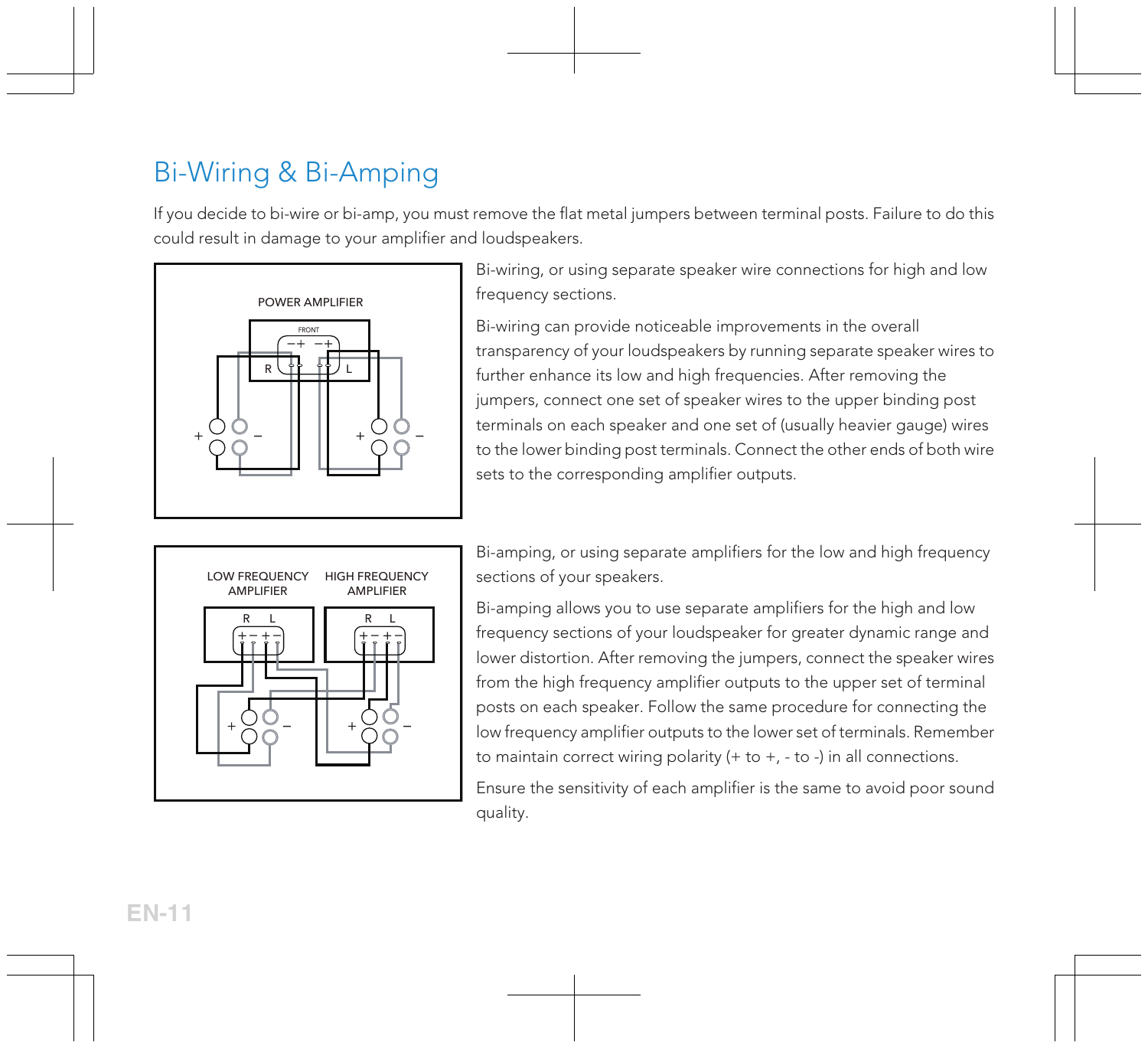| <b>MODEL</b>                                | D <sub>15</sub>                                                                                                                                   | D <sub>17</sub>                                                                                                                                    |
|---------------------------------------------|---------------------------------------------------------------------------------------------------------------------------------------------------|----------------------------------------------------------------------------------------------------------------------------------------------------|
| <b>SPECIFICATIONS</b>                       |                                                                                                                                                   |                                                                                                                                                    |
| <b>DIMENSIONS</b><br>(CABINET ONLY NO BASE) | 39 08" H x 6 50" W x 11 95" D<br>(99.26 cm H x 16.51 cm W x 30.35 cm D)                                                                           | 41 58" H x 7 25" W x 13 82" D<br>(105.61 cm H x 18.41 cm W x 30.40 cm D)                                                                           |
| <b>DIMENSIONS WITH BASE</b>                 | 40.78" H x 9.05" W x 12.86" D<br>(103.58 cm H x 22.99 cm W x 32.67 cm D)                                                                          | 43.25" H x 10.17" W x 14.72" D<br>(109.85 cm H x 25.84 cm x 37.39 cm D)                                                                            |
| PRODUCT WEIGHT                              | 52 lbs (23.59 kg)                                                                                                                                 | 64 lbs (29.03 kg)                                                                                                                                  |
| <b>DRIVER COMPLEMENT</b>                    | 5.25" (13.5 cm) midrange x 1<br>1" (2.5 cm) aluminum dome tweeter x 1<br>5.25" (13.5 cm) woofers x 2<br>8" (20 cm) side firing bass radiators x 2 | 6.50" (16.5 cm) midrange x 1<br>1" (2.5 cm) aluminum dome tweeter x 1<br>6.50" (16.5 cm) woofers x 2<br>10" (25 cm) side firing bass radiators x 2 |
| <b>FREQUENCY RESPONSE</b>                   | 39 Hz - 24 kHz                                                                                                                                    | 38 Hz - 24 kHz                                                                                                                                     |
| <b>SENSITIVITY</b>                          | 85.5 dBSPL                                                                                                                                        | 87 dBSPL                                                                                                                                           |
| NOMINAL IMPEDANCE                           | Compatible with 8 ohm outputs                                                                                                                     | Compatible with 8 ohm outputs                                                                                                                      |
| RECOMMENDED POWER INPUT                     | $30 - 300$ W                                                                                                                                      | $30 - 300$ W                                                                                                                                       |

### Technical Assistance

It is our pleasure to offer assistance if you have any questions regarding your Demand Series Towers or its setup. Please contact your nearest Definitive Technology dealer or call us directly at (800) 228-7148 (US & Canada), 01 363-7148 (all other countries) or e-mail info@definitivetech.com. Technical support is offered in English only.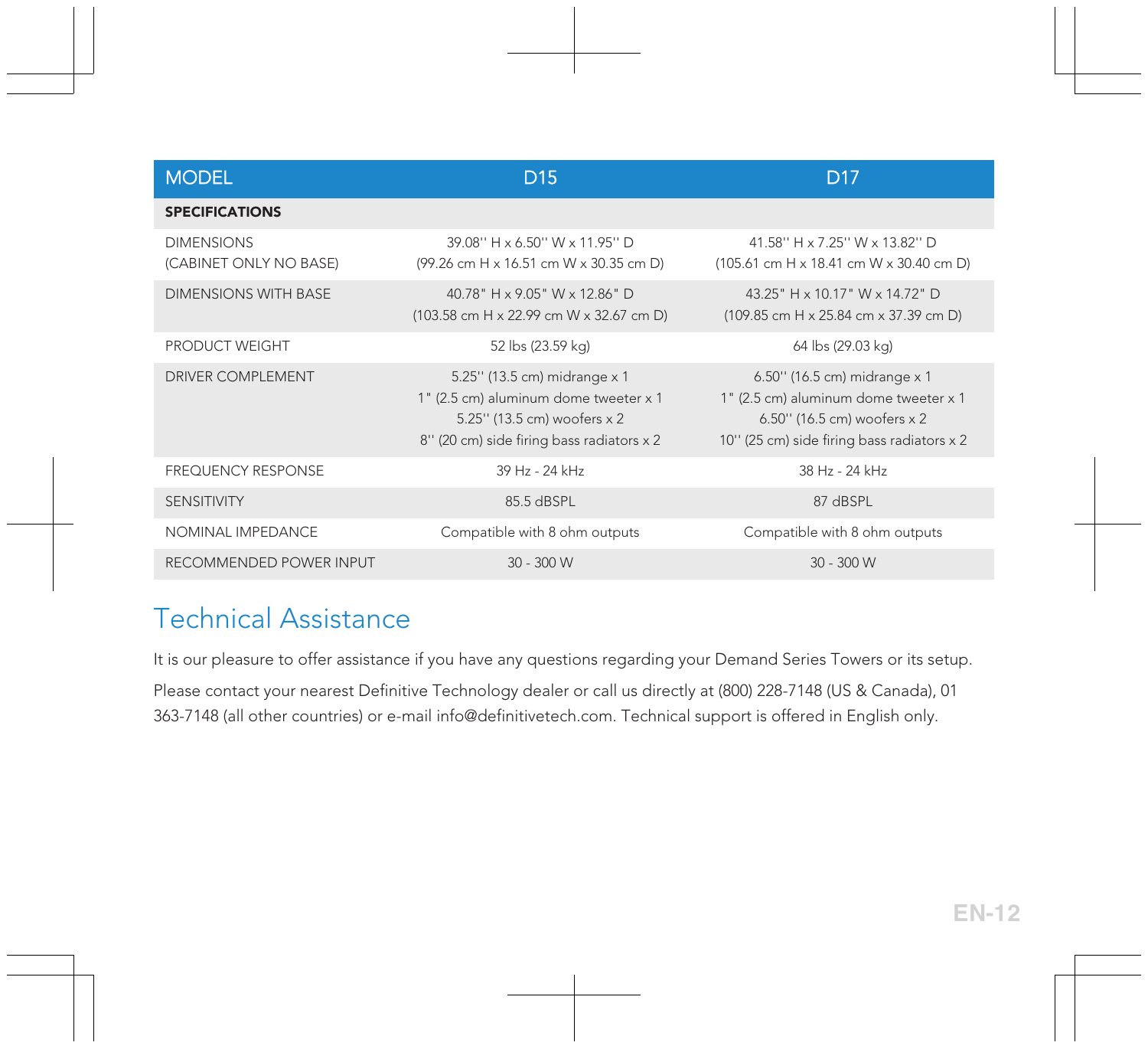### Troubleshooting

If you experience any difficulties with your Demand Series speakers, try the suggestions below. If you still have problems, contact your Definitive Technology Authorized Dealer for assistance.

- 1. Audible distortion when the speakers are playing at loud levels is caused by turning up your receiver or amplifier louder than the receiver or the speakers are capable of playing. Most receivers and amplifiers put out their fullrated power well before the volume control is turned all the way up, so the position of the volume control is a poor indicator of its power limit. If your speakers distort when you play them loud, turn the volume down!
- 2. If you experience a lack of bass, it is likely that one speaker is out of phase (polarity) with the other and needs to be rewired with closer attention to connecting positive to positive and negative to negative on both channels. Most speaker wire has some indicator (such as color-coding, ribbing or writing) on one of the two conductors to help you maintain consistency. It is essential to connect both speakers to the amplifier in the same way (in phase). You may also experience lack of bass if the bass volume knob is turned down or not on.
- 3. Make sure all your system interconnects and power cords are solidly in place.
- 4. Check that no foreign objects or liquid has entered the speaker cabinet.

#### **Service**

Service and warranty work on your Definitive loudspeakers will normally be performed by your local Definitive Technology dealer. If, however, you wish to return the speaker to us, please contact us first ([https://](https://www.definitivetechnology.com/contact-us) [www.definitivetechnology.com/contact-us\)](https://www.definitivetechnology.com/contact-us), describing the problem and requesting authorization as well as the location of the nearest factory service center. Please note that the address given in this booklet is the address of our offices only. Under no circumstances should loudspeakers be shipped to our offices or returned without contacting us first and obtaining return authorization.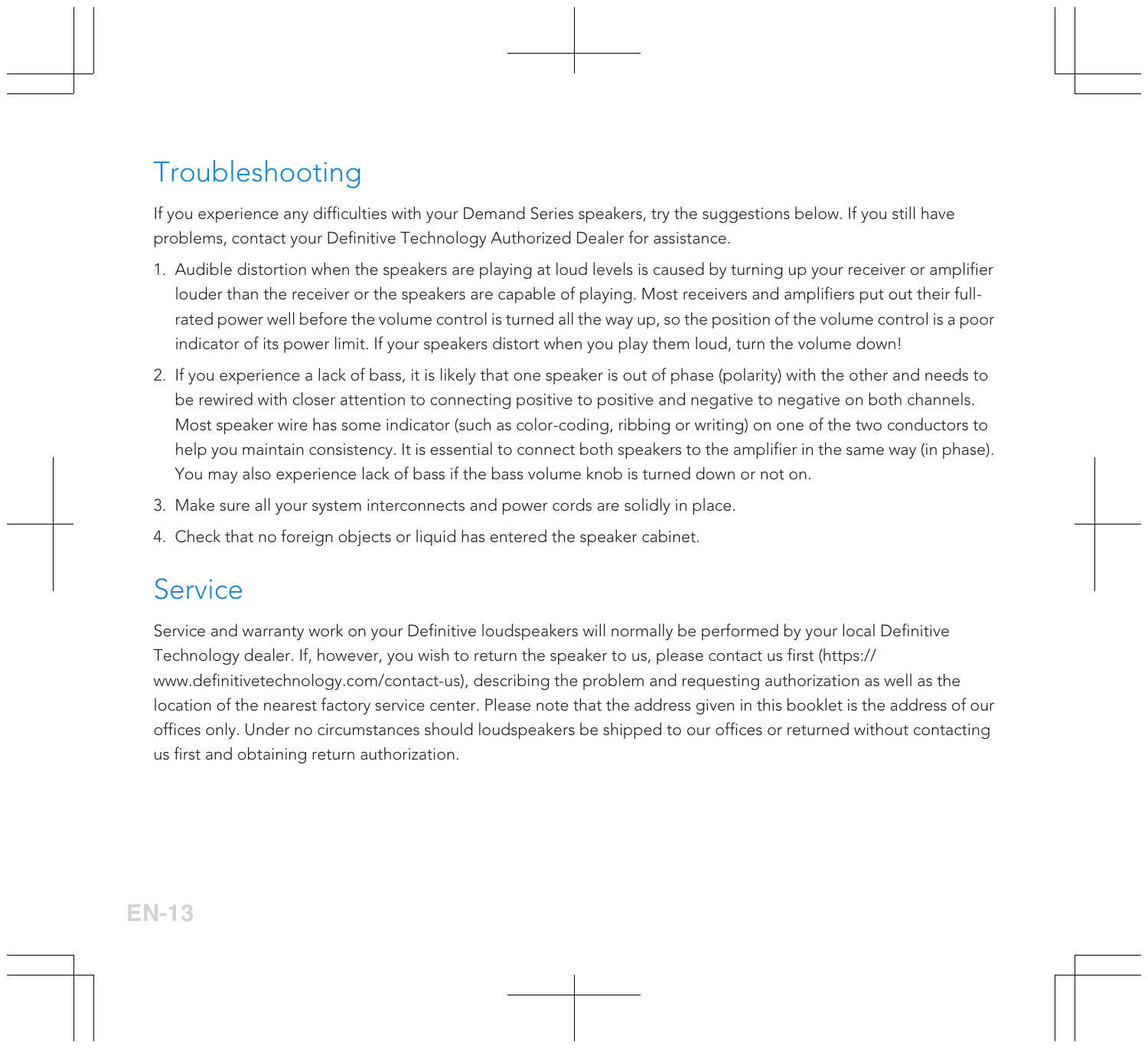### Limited Warranty

5-Years for Drivers and Cabinets, 5-Years for Electronic Components

DEI Sales Co., dba Definitive Technology (herein "Definitive") warrants to the original retail purchaser only that this Definitive loudspeaker product (the "Product") will be free from defects in material and workmanship for a period of five (5) years covering the drivers and cabinets, and five (5) years for the electronic components from the date of the original purchase from a Definitive Authorized Dealer. If the Product is defective in material or workmanship, Definitive or its Authorized Dealer will, at its option, repair or replace the warranted product at no additional charge, except as set forth below. All replaced parts and Product(s) become the property of Definitive. Product that is repaired or replaced under this warranty will be returned to you, within a reasonable time, freight collect. This warranty is nontransferrable and is automatically void if the original purchaser sells or otherwise transfers the Product to any other party.

This Warranty does not include service or parts to repair damage caused by accident, misuse, abuse, negligence, inadequate packing or shipping procedures, commercial use, voltage in excess of the rated maximum of the unit, cosmetic appearance of cabinetry not directly attributable to defects in material or workmanship. This warranty does not cover the elimination of externally generated static or noise, or the correction of antenna problems or weak reception. This warranty does not cover labor costs or damage to the Product caused by installation or removal of the Product. Definitive Technology makes no warranty with respect to its products purchased from dealers or outlets other than Definitive Technology Authorized Dealer.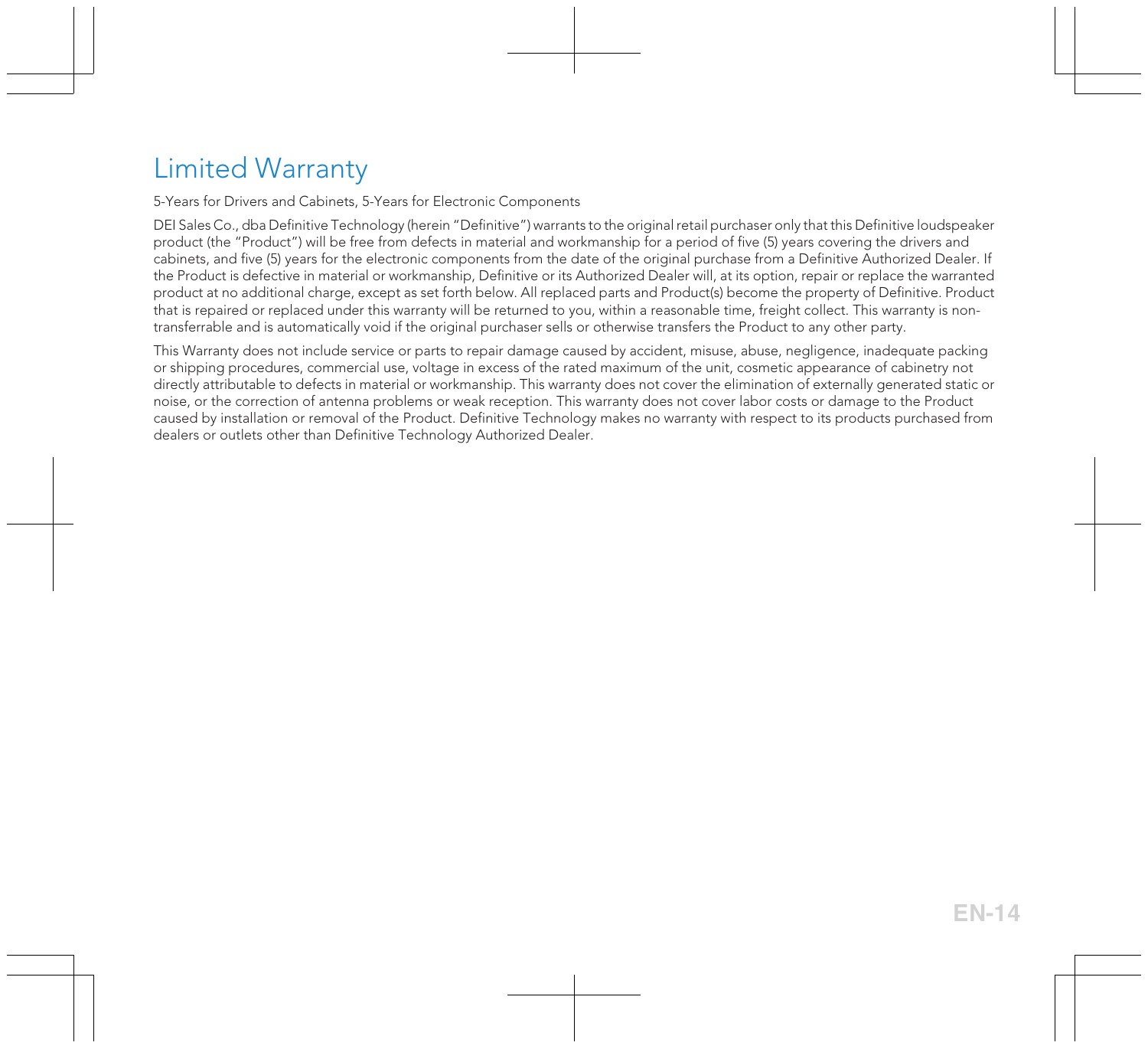THE WARRANTY IS AUTOMATICALLY VOID IF-

1) The product has been damaged, altered in any way, mishandled during transportation, or tampered with.

2) The product is damaged due to accident, fire, flood, unreasonable use, misuse, abuse, customer applied cleaners, failure to observe manufacturers warnings, neglect or related events.

3) Repair or modification of the Product has not been made or authorized by Definitive Technology.

4) The product has been improperly installed or used.

Product must be returned (insured and prepaid), together with the original dated proof of purchase to the Authorized Dealer from whom the Product was purchased, or to the nearest Definitive factory service center. Product must be shipped in the original shipping container or its equivalent. Definitive is not responsible or liable for loss or damage to Product in transit.

THIS LIMITED WARRANTY IS THE ONLY EXPRESS WARRANTY THAT APPLIES TO YOUR PRODUCT. DEFINITIVE NEITHER ASSUMES NOR AUTHORIZES ANY PERSON OR ENTITY TO ASSUME FOR IT ANY OTHER OBLIGATION OR LIABILITY IN CONNECTION WITH YOUR PRODUCT OR THIS WARRANTY. ALL OTHER WARRANTIES, INCLUDING BUT NOT LIMITED TO EXPRESS, IMPLIED,WARRANTY OF MERCHANTABILITY OR FITNESS FOR A PARTICULAR PURPOSE, ARE EXPRESSLY EXCLUDED AND DISCLAIMED TO THE MAXIMUM EXTENT ALLOWED BY LAW. ALL IMPLIED WARRANTIES ON PRODUCT ARE LIMITED TO THE DURATION OF THIS EXPRESSED WARRANTY. DEFINITIVE HAS NO LIABILITY FOR ACTS OF THIRD PARTIES. DEFINITIVE'S LIABILITY, WHETHER BASED ON CONTRACT, TORT, STRICT LIABILITY, OR ANY OTHER THEORY, SHALL NOT EXCEED THE PURCHASE PRICE OF THE PRODUCT FOR WHICH A CLAIM HAS BEEN MADE. UNDER NO CIRCUMSTANCE WILL DEFINITIVE BEAR ANY LIABILITY FOR INCIDENTAL, CONSEQUENTIAL OR SPECIAL DAMAGES. THE CONSUMER AGREES AND CONSENTS THAT ALL DISPUTES BETWEEN THE CONSUMER AND DEFINITIVE SHALL BE RESOLVED IN ACCORDANCE WITH CALIFORNIA LAWS IN SAN DIEGO COUNTY, CALIFORNIA. DEFINITIVE RESERVES THE RIGHT TO MODIFY THIS WARRANTY STATEMENT AT ANY TIME.

Some states do not allow the exclusion or limitation of consequential or incidental damages, or implied warranties, so the above limitations may not apply to you. This warranty gives you specific legal rights, and you may also have other rights which vary from state to state.